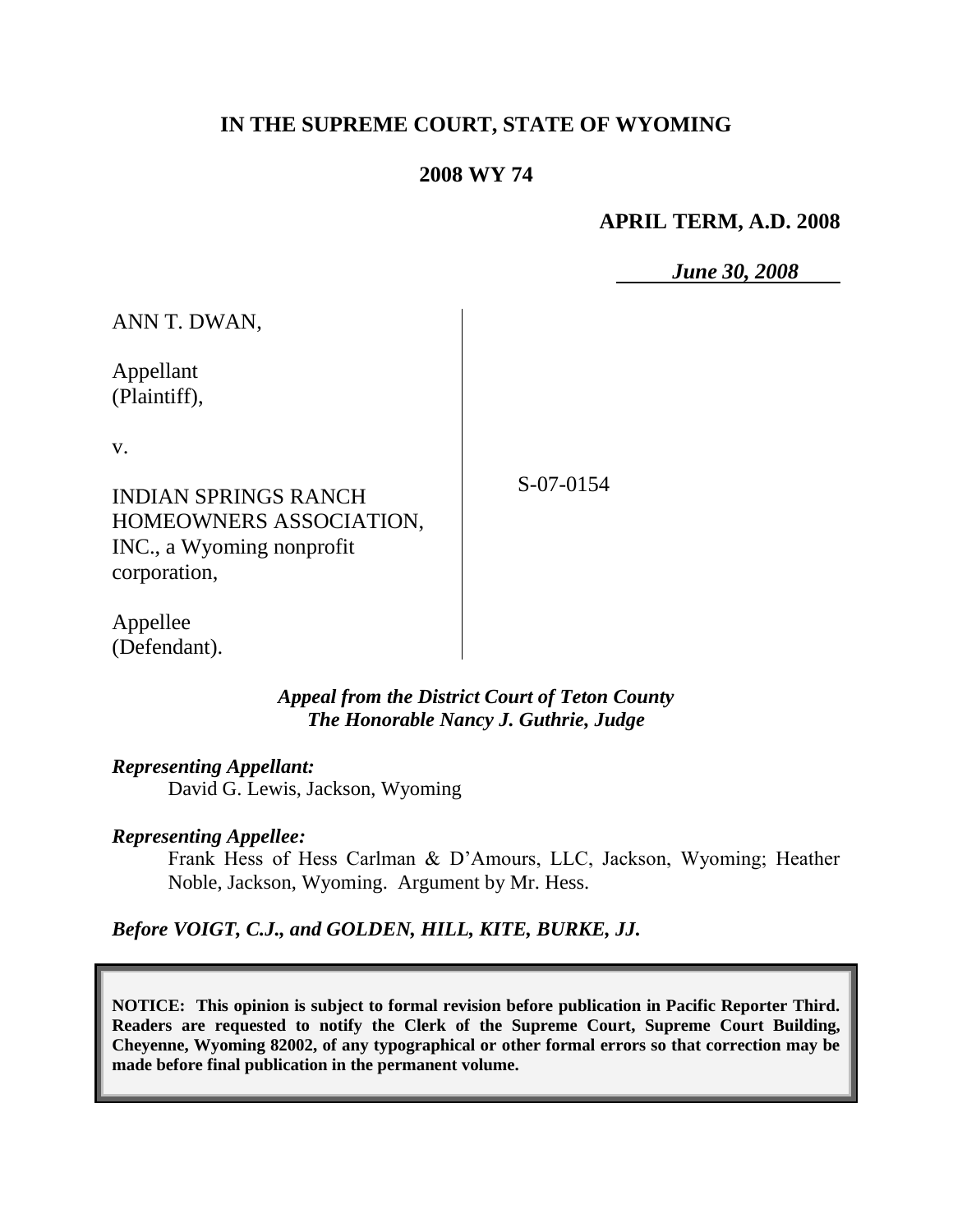### **GOLDEN**, Justice.

[¶1] Ann Dwan appeals from the grant of summary judgment to the Indian Springs Ranch Homeowners Association (HoA). Dwan sued the HoA after its Board denied Dwan's application to build an addition onto her residence. Dwan claims the Board unreasonably denied her application. The HoA responded, in part, that Dwan's next course of action should have been to follow internal HoA procedures to seek a variance of the covenant invoked to deny her application rather than bring a legal action against it. Both parties moved for summary judgment. The district court denied summary judgment to Dwan and granted summary judgment to the HoA on the ground that Dwan had not complied with the variance requirements of the covenants. We disagree that Dwan was required to pursue a variance before filing the instant action, and therefore reverse the district court. Further, finding no question of material fact exists, we remand with instructions to the district court to enter summary judgment in favor of Dwan.

#### **ISSUES**

[¶2] Dwan presents the issue as whether the Board acted unreasonably in rejecting her application to build a proposed addition to her residence. Under this rubric she also argues the HoA cannot make her seek a variance.

#### **FACTS**

[¶3] All land owners in the Indian Springs Ranch subdivision, including Dwan, are subject to recorded Covenants, Conditions and Restrictions (CCRs). Among other things, the CCRs require landowners to seek permission of the Design, Environment and Wildlife (DEW) Committee before engaging in any construction in the subdivision. The DEW Committee reviews submitted building plans and then recommends to the Board that a plan "be approved, approved subject to conditions, or disapproved."

[¶4] In 1998, Dwan began the process of constructing a residence on her lot. Her residence was designed with a roof pitch of a ten-inch vertical rise for every twelve inches of horizontal distance. This pitch is steeper than the pitch allowed for by the CCRs, which is eight inches per twelve inches. Despite this nonconformity, her building plan was approved, and the construction of her residence was completed in 1999. In 2003, Dwan sought, and received, approval to build a detached structure that would serve as both a guesthouse and a garage. This detached building was approved and constructed with the same roof pitch as her residence.

[¶5] This dispute began in 2006, when Dwan presented building plans to the DEW Committee for a proposed addition to her residence. The plans showed the same roof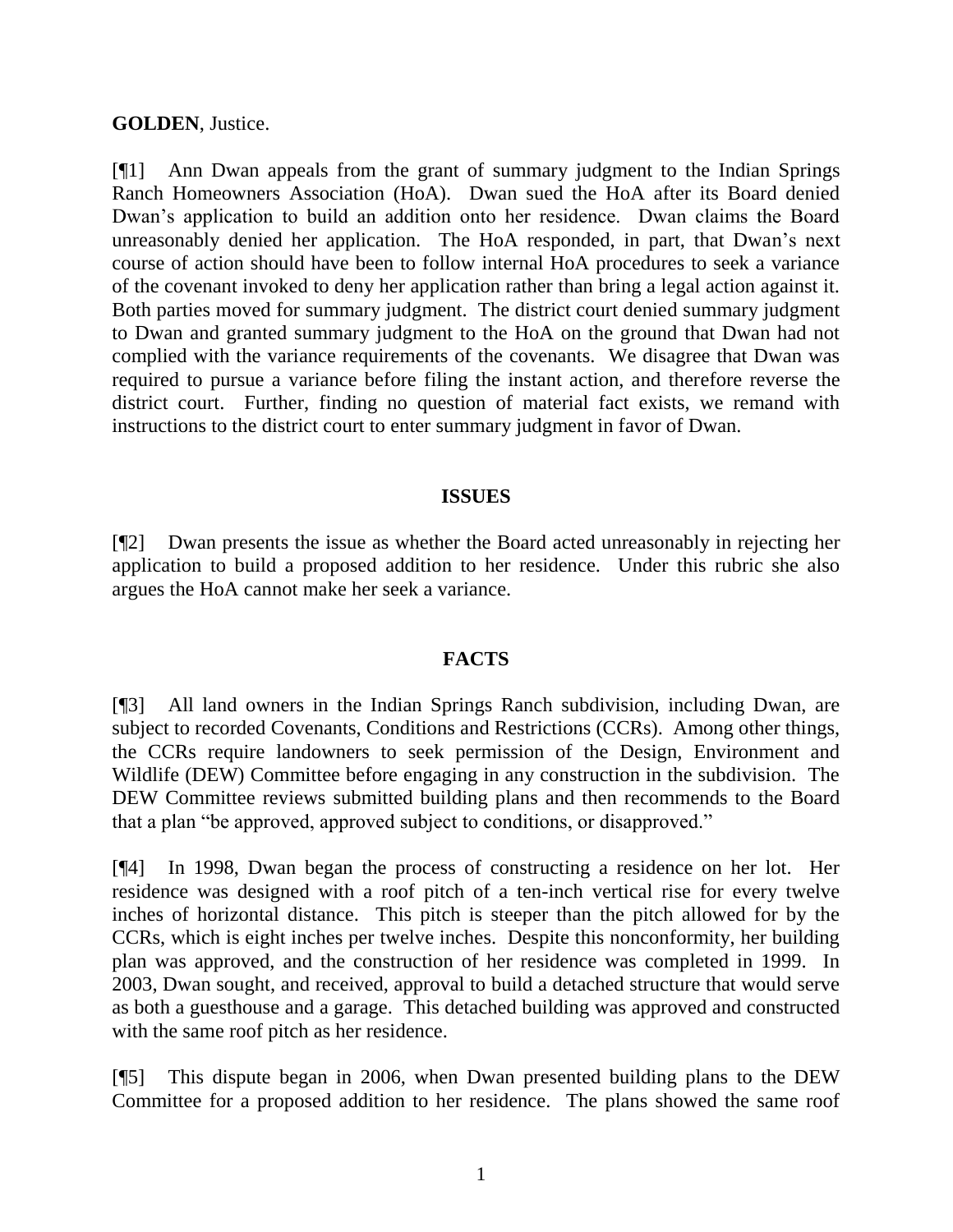pitch as her residence and guesthouse/garage. This time, the DEW Committee and the Board denied her application, citing the non-conforming roof pitch as the reason for the denial. The CCRs provide a method for presenting an application directly to the HoA Members to receive a variance. Instead of seeking a variance from the Members, Dwan brought the instant action.

### **DISCUSSION**

## *Standard of Review*

[¶6] We review a summary judgment using the same standards which applied to the proceedings below, and using the same materials. The propriety of granting a motion for summary judgment depends upon the correctness of the dual findings that there is no genuine issue as to any material fact and that the prevailing party is entitled to judgment as a matter of law. W.R.C.P. 56(c). A genuine issue of material fact exists when a disputed fact, if proven, would have the effect of establishing or refuting an essential element of an asserted cause of action or defense. We examine the record from a vantage point most favorable to the party who opposed the motion, affording to that party the benefit of all favorable inferences that fairly may be drawn from the record. *Mathisen v. Thunder Basin Coal Co., LLC*, 2007 WY 161, ¶ 9, 169 P.3d 61, 64 (Wyo. 2007); *Jacobson v. Cobbs*, 2007 WY 99, ¶ 7, 160 P.3d 654, 657 (Wyo. 2007); *Martin v. Committee for Honesty and Justice at Star Valley Ranch*, 2004 WY 128, ¶ 8, 101 P.3d 123, 127 (Wyo. 2004).

## *Variance*

[¶7] The HoA argues the district court was correct in determining Dwan was required to seek a variance prior to bringing legal action against it. We disagree. Pursuant to the pertinent Covenant: "A variance shall be allowed from the conditions and restrictions of any of these Covenants upon the written approval of the Members of the Association owning two-thirds of the Sites after recommendation of approval by the Board." As the Chairman of the DEW Committee explained in correspondence to Dwan, without the recommendation of the Board, "an Applicant may not seek a 2/3 vote and will be bound by the decision of the Board." In that same correspondence, Dwan was informed "the DEW Committee and the ISR Board disapprove of your application for a remodel."

[¶8] Although the CCRs allow for plans to be approved subject to conditions, the DEW Committee and the Board did not take that approach. They denied her application outright. In fact, there is no indication anywhere in the correspondence that the Board would recommend approval of her application to the Members, thus allowing her plans to go to a vote for a variance. In toto, in this correspondence the DEW Committee and the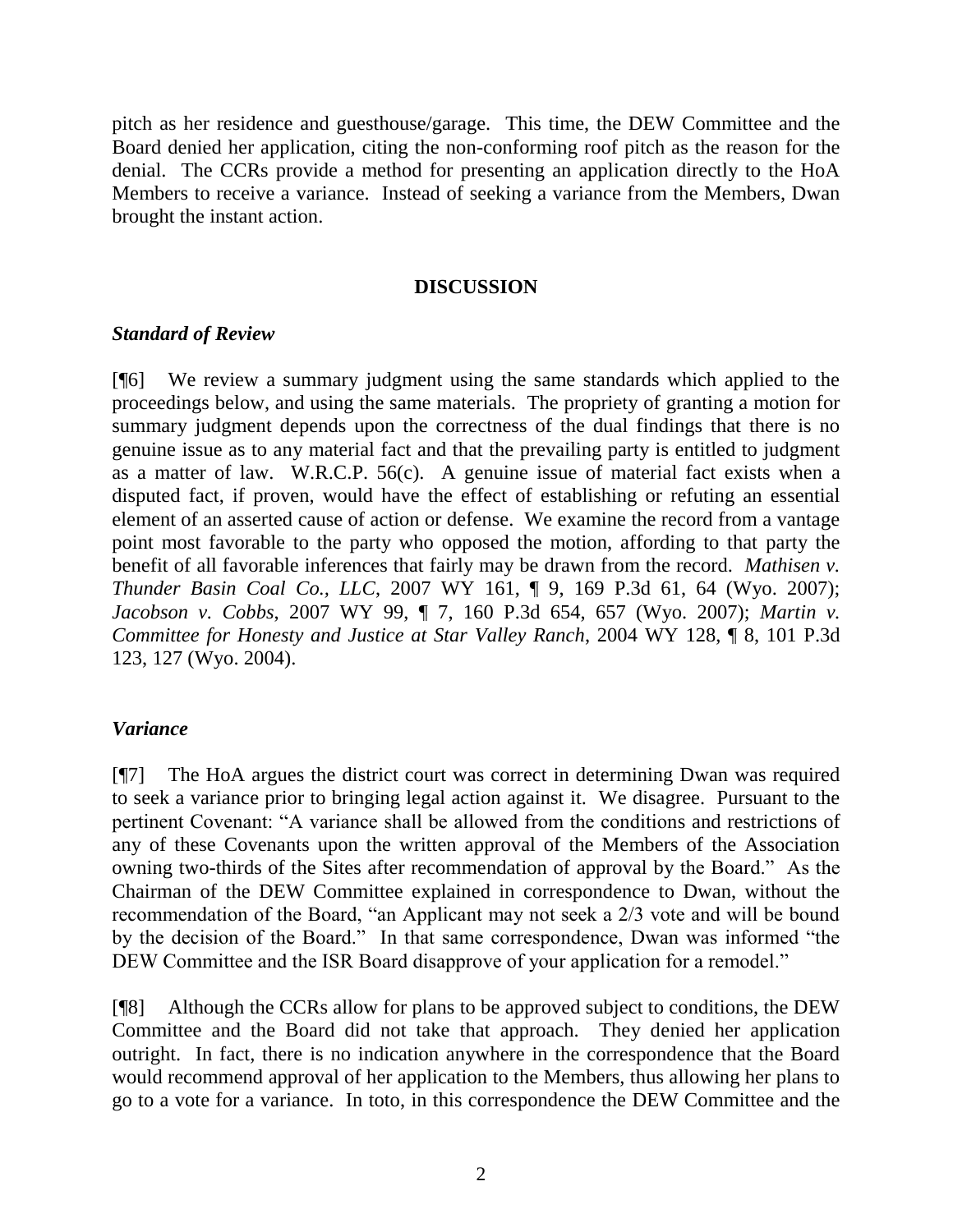Board not only rejected Dwan's application but also indicated there was no possibility of successfully pursuing a variance as described in the CCRs. Consequently, under the circumstances, Dwan was not required to take any further action as a precondition to initiating and maintaining this legal action. $\frac{1}{1}$ 

#### *Reasonableness of the Denial of Dwan's Application*

 $\overline{a}$ 

[¶9] Both sides look to the CCRs to support their respective positions on the appropriateness of the DEW Committee and the Board's denial of Dwan's application. While this Court construes CCRs as it would any contract, there are a few significant embellishments:

> We treat restrictive covenants as contractual in nature and interpret them in accordance with the principles of contract law. *McLain v. Anderson,* 933 P.2d 468, 474 (Wyo.1997); *Anderson* [*v. Bommer*], 926 P.2d [959] at 961 [(Wyo. 1996)]; *McHuron v. Grand Teton Lodge Co*., 899 P.2d 38, 40 (Wyo.1995). Most importantly, "[w]e seek to determine and effectuate the intention of the parties, especially the grantor(s), as it may appear or be implied from the instrument itself." *Anderson*, 926 P.2d at 961. We ascertain the true intention of the parties by looking at the writings as a whole, construing them to effectuate the intent of the parties. *Sierra Trading Post, Inc. v. Hinson*, 996 P.2d 1144, 1148 (Wyo.2000) (citing *Kindler v. Anderson,* 433 P.2d 268, 270-271 (Wyo.1967)); *McHuron*, 899 P.2d at 41.

> Whether language is ambiguous is a question subject to de novo review by this Court. *Samuel* [*v. Zwerin*], 868 P.2d [265] at 266  $[(Wyo. 1994)]$ . "Language is ambiguous if it contains a double meaning." *Id.* (citing *McNeiley v. Ayres Jewelry Co*., 855 P.2d 1242, 1244 (Wyo.1993) (citing *Cliff & Co., Ltd. v. Anderson*, 777 P.2d 595, 599 (Wyo.1989))). Restrictive covenant language that is clear and unambiguous is construed according to its plain and ordinary meaning without reference to attendant facts, circumstances or extrinsic evidence. *McLain*, 933 P.2d at 474 (citing *American*

 $1$  To avoid confusion, we emphasize we are not deciding whether seeking a variance from the Members is a required precondition under the CCRs to bringing legal action against the HoA. Under the instant circumstances, such analysis is unnecessary. Even if seeking such a variance is a general precondition, it would be an exercise in futility for Dwan to further pursue the issue.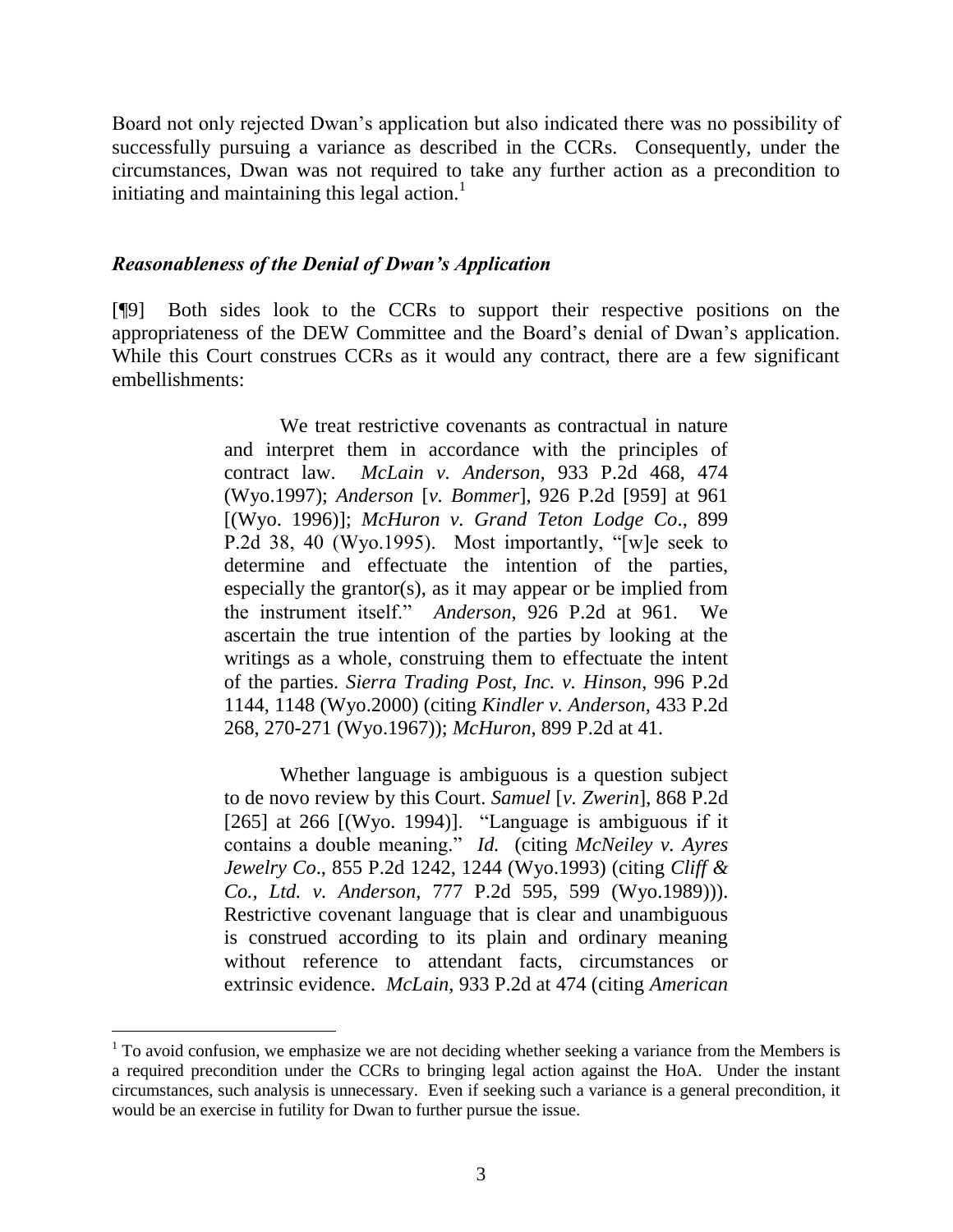*Holidays, Inc. v. Foxtail Owners Ass'n*, 821 P.2d 577, 579 (Wyo.1991); *Klutznick v. Thulin*, 814 P.2d 1267, 1270 (Wyo.1991); *Knadler v. Adams*, 661 P.2d 1052, 1053 (Wyo.1983)). Restrictions upon the use of land are not favored, will not be extended by implication and, when in doubt, will be construed in favor of the free use of the land. *Kindler*, 433 P.2d at 271.

*Hutchison v. Hill*, 3 P.3d 242, 245 (Wyo. 2000).

[¶10] First, the Board argues it disapproved Dwan's application because it is without discretion to grant variances from unambiguously articulated restrictions in the CCRs. Specifically, in this case, the DEW Committee and the Board argue they are without discretion to grant a variance regarding the roof pitch because the CCRs state the acceptable roof pitch with mathematical certainty; the decision is therefore not amenable to a review for reasonableness. Reading the CCRs as a whole, however, we find no provision preventing the DEW Committee and/or the Board from granting variances. The variance provision discussed above simply states a variance "shall be allowed" upon appropriate approval of the Members. It does not preclude the DEW Committee or the Board from granting variances at their own discretion.

[¶11] Many provisions in the CCRs indicate that the Board has the authority to grant variances. For instance, the CCR regulating height and floor area provides:

> Prior variances or deviations from the design and construction requirements shall not estop or prevent the Board or the DEW Committee from rejecting any subsequent application based on lack of conformity or failure to comply with the design requirements hereof. Any waiver of any design requirements by the Board or the DEW Committee will constitute a waiver for that requirement only, and will not constitute a waiver for any other requirement, whether by a different Owner or by the same Owner for a different requirement.

This is a clear indication that variances can be granted by the Board and the DEW Committee. Also, submitted building plans are deemed approved if the DEW Committee and the Board do not act within a certain time frame. The only exceptions are for plans for structures that exceed the boundary lines of the allowable construction area of the site, plans that exceed the height limitation, and plans that exceed the floor area limitations, which are deemed denied. Such automatic approval is inconsistent with an insistence that no variances be granted except with approval of two-thirds of the HoA Members.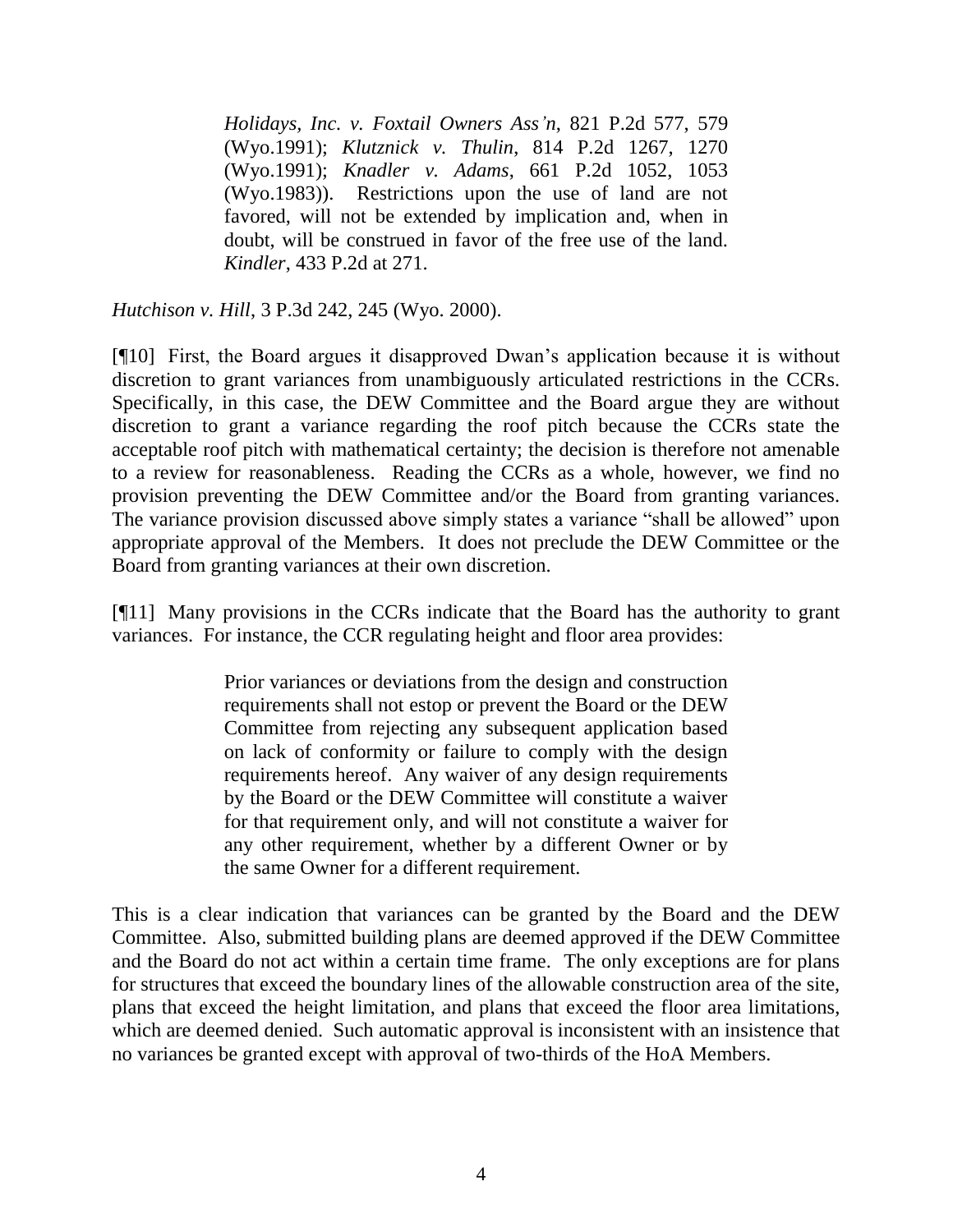[¶12] It is particularly disingenuous for the DEW Committee and the Board to suggest that they do not have the authority to grant a variance for this application considering they granted Dwan two variances for her guesthouse/garage in June 2003:

> This letter is to confirm that your request to obtain a variance from the DEW COMMITTEE of Indian Springs Ranch Subdivision in order to build a guest house/garage above the standard 19 feet height limitation is hereby approved to 26 feet as presented in your plans. The DEW COMMITTEE is also approving your variance to allow this same structure to exceed the maximum floor area of 1200 square feet as per the C C & R's to your proposed 2000 square feet of floor area.

Although the CCRs were amended in their entirety in 2005, no substantive change was made to the language of the variance provision.

[¶13] The bottom line is that the DEW Committee and the Board were under no contractual compulsion to reject Dwan's application. The CCRs state that approval of applications by the Board "shall not be unreasonably withheld." The only reason given by the DEW Committee and the Board was that the roof pitch did not comply with the CCRs. There was no further objection to Dwan's proposed addition. Yet Dwan had already received permission for, and built, her residence and a detached guesthouse/garage with the identical roof pitch proposed for her addition. One of the purposes of the CCRs is to provide for "consistent, compatible and attractive development" of sites. If Dwan were forced to follow the roof pitch required by the CCRs, the roof on her addition would not be as steep as the roof on the rest of her residence. That would not constitute "consistent, compatible and attractive development." As Dwan's architect stated in a letter to the DEW Committee, in his opinion, "the design of the existing house would be irreparably damaged by changing the roof pitch and would reflect badly on the quality of the subdivision." We think it quite unreasonable to require Dwan to alter her roof pitch in order to add an otherwise acceptable addition onto her residence.

#### **CONCLUSION**

[¶14] We agree there are no genuine issues of material fact, and summary judgment is appropriate in this case. The only question is the correct application of the facts to the language of the CCRs. Dwan was not required to seek a variance from the Members in this case. Pursuant to the CCRs, Dwan could only move forward upon recommendation of approval by the Board. The correspondence from the DEW Committee and the Board to Dwan clearly indicated that the Board was not disposed to give such recommendation.